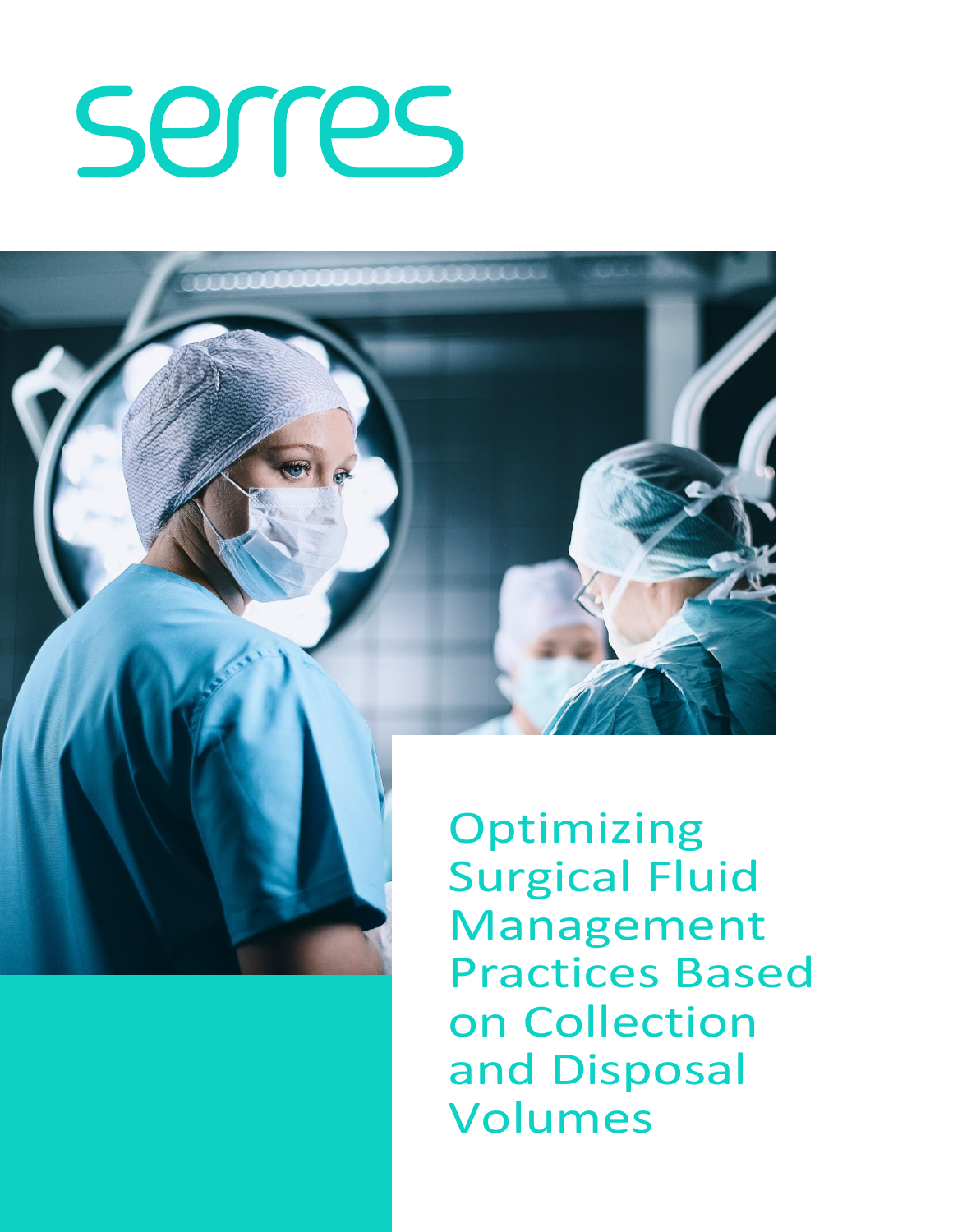#### **Today's operating rooms are rapidly evolving and technically complex environments.**

OR leaders must ensure all workflows and equipment have a positive impact on efficiency, safety, cost, space and sustainability. All these factors are essential, yet often overlooked, when evaluating surgical fluid collection and disposal systems.

Our experience powering more than 60,000 cases each day has led us to develop progressive solutions around surgical suction. Rather than use the same system for every case, we found that efficiency, safety, cost, space and sustainability are heightened when solutions are optimized specifically for the amount of fluid volume produced by each surgery.

In this white paper we will demonstrate how a few modifications to workflows and technology can align your fluid collection and disposal solution with prevailing surgical trends, and healthcare facility financial, operational and clinical priorities.

> Based on Serres' experience, approximately 2/3 of all cases produce less than 2 canisters offluid waste, and would be considered low fluid volume surgical cases.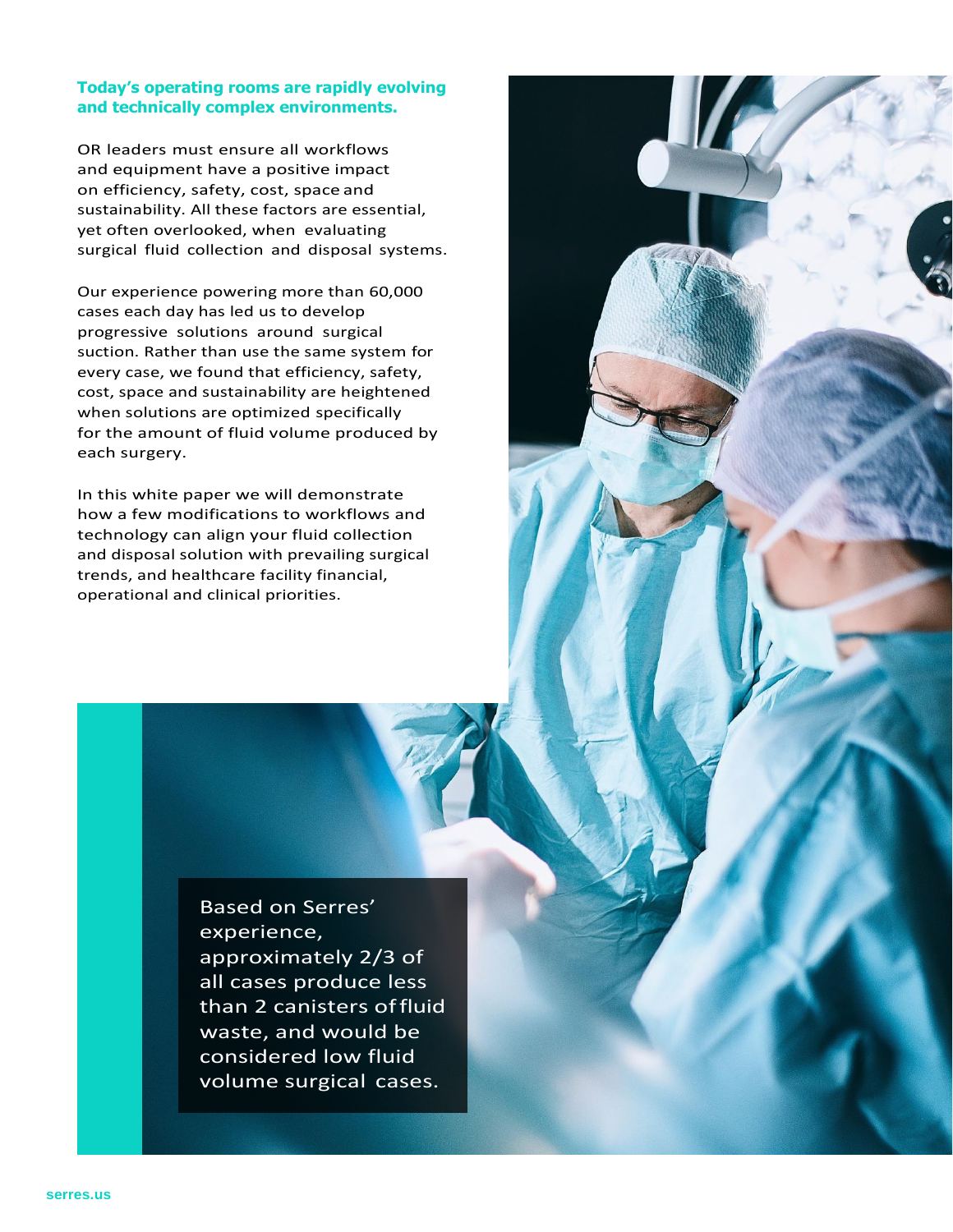

## The Difference Between High and Low Fluid Volume Surgical Cases

Surgical Fluid Volume Definitions: Low = <2 Canisters | Medium = 2-4 Canisters | High = 4+ Canisters

Healthcare facilities have the opportunity to adopt more optimal fluid waste management systems by understanding the difference between low, medium and high fluid volume cases. There are now solutions available that are tailored specifically to the amount of fluid waste produced. Many facilities are eager to embrace these optimized solutions for specific fluid volume cases due to their cost savings and workflow efficiency benefits.

The amount of fluid produced during a surgical procedure ranges depending on the procedure type and physician technique. Based on Serres' experience, cases that produce less than 2 canisters of fluid waste can be considered "low volume" surgical cases. Cases that generate 2-4 canisters of fluid waste can be considered "medium volume." Therefore, any cases producing more than 4 canisters can be deemed "high volume."

By treating low and medium volume cases differently, with workflows and technology ideal to smaller volume needs, facilities can see significant improvement in operating room turnover time, cost per case, staff and patient safety, and sustainability.

# The Prevalence of Low Fluid Volume Surgical Cases

Based on Serres' experience, approximately 2/3 of all cases produce less than 2 canisters of fluid waste, and would be considered low fluid volume surgical cases.

#### Reviewing and Analyzing Current Surgical Fluid Volume Collection and Disposal Methodology

An audit of collection methodology for low and medium volume cases generally reveals that the facility is either over utilizing their high volume fluid waste management system or relying on a traditional canister system that is in need of several modern updates.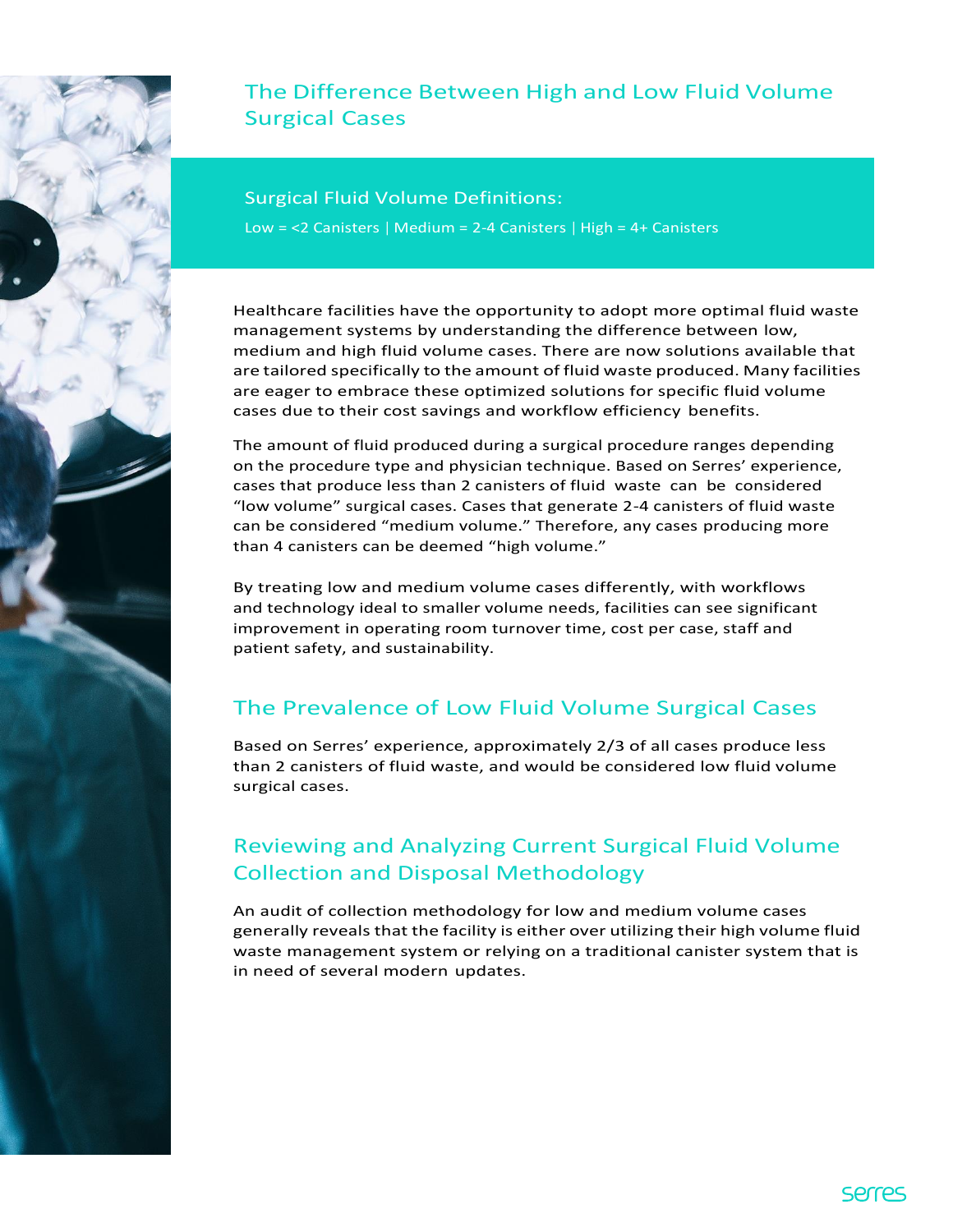### Reviewing and Analyzing Current Surgical Fluid Volume Collection and Disposal Methodology

Many healthcare facilities choose to utilize high volume fluid collection and disposal systems, even for low volume cases, because they are fast to set-up and offer a closed system for disposing surgical fluid waste that reduces staff exposure to infection. These high volume systems can create safe and efficient workflows for healthcare facility staff.

While staff safety should certainly be a priority, the financial burden of these systems is significant. The cost of the manifold needed for every case is \$20 or more, which adds up quickly when facilities are performing many procedures every day. Disposal of these manifolds is both costly and wasteful.

If a facility does not have a closed-system for smaller volume cases, the additional financial cost may be worth added safety, but with a closed system for low volume cases in place, facilities can save significant time and money per case.



#### The Shortfalls in Traditional Canister Collection and Disposal Systems

Many healthcare facility leaders are unaware of how antiquated and potentially dangerous their current protocols for disposing of surgical fluid from canister cases are. Especially for low volume cases, healthcare facilities have historically utilized disposable canisters that are costly and can lead to increased risk of staff infection.

From setup through to disposal, traditional canister systems are over-due for an update on best practices that inform better efficiency, safety, and cost for healthcare facilities.

#### **Fluid Collection**

When utilizing a traditional canister set-up, canisters have to be removed and replaced after every procedure. This requires that OR teams take apart and re-setup the suction system before each new case. This process is filled with repetitive steps that contributes to slower room turnover times.

Besides adverse effect on the OR turnover time, the process also introduces more opportunity for set-up mistakes that can lead to canister failure. Presently, most canister caps are built with multiple connections which create unnecessary problems for healthcare facility staff. When connecting caps to the vacuum line, confusing attachments can lead to costly and dangerous errors.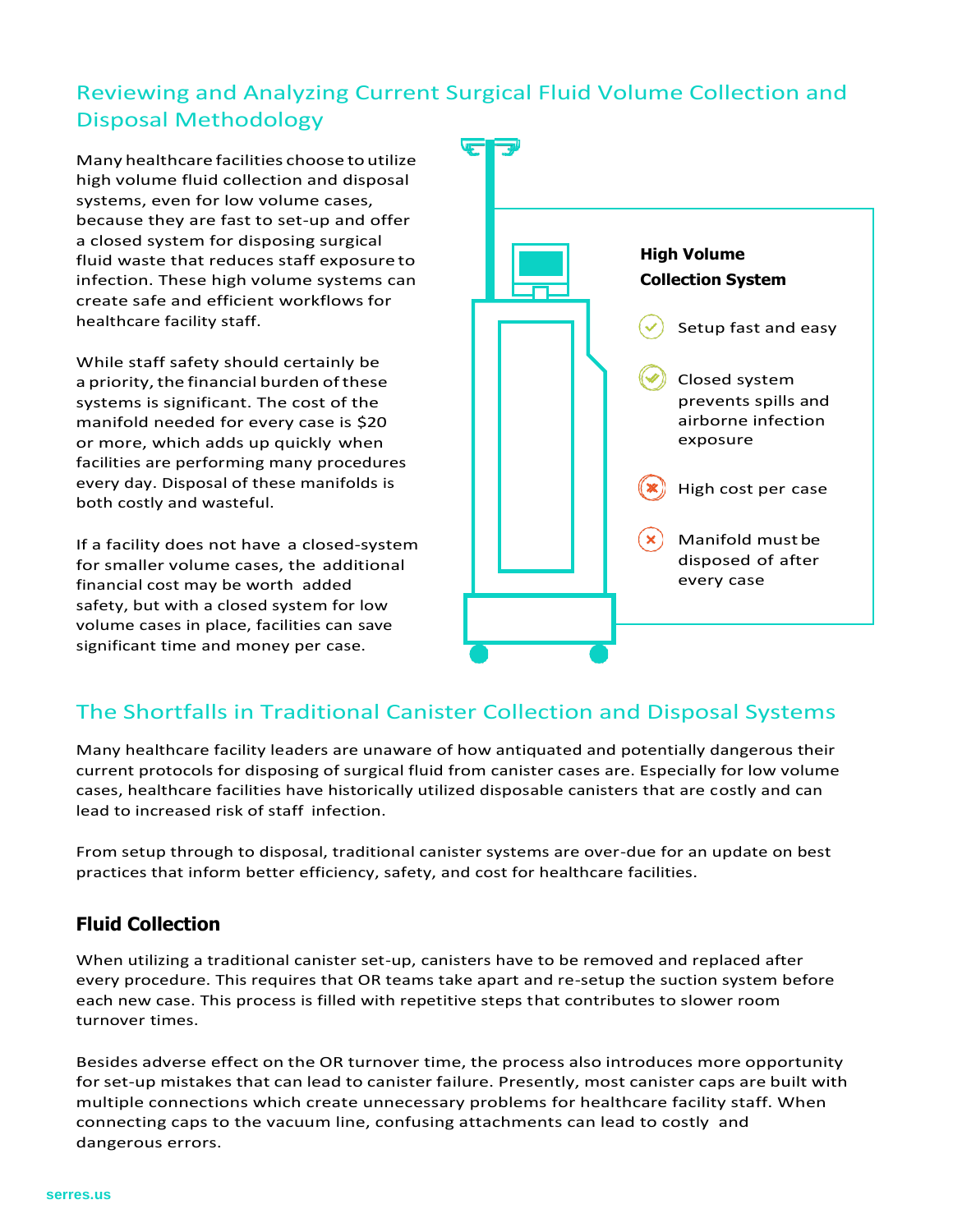The financial impact of a canister falling and opening or being incorrectly connected can run between \$11,160 and \$29,760 per incident, depending on the length of OR downtime. Additionally, healthcare facilities may need to purchase vacuum system cleaning services that can cost another \$3,000 to \$10,000 per incident.



Cost for vacuum system cleaning services: **\$3,000-\$10,000 (per OR / per incident)\*\***

Service required after a product failure when collected medical fluid enters the vacuum system and contaminates the internal vacuum system lines.

\*Based on industry data, case studies and market research.

Macario, A. "What does one minute of operating room time cost?" J. Clinic Anesth. 2010, 22, 233-236 \*\*Di Marco, Jason. (2015, September 3). 5 Steps to Restore Your Medical Vacuum System.

#### **Fluid Disposal**

The most eye opening factor in reviewing traditional canister case methodology is the disposal. Facility leadership is often shocked when witnessing the most common method of disposing of surgical fluid from a low and medium volume cases.

This method requires staff to open the filled canister and pour the fluid waste into the hopper in the decontamination area. This process unnecessarily exposes staff to splashing and bloodborne pathogens such as Hepatitis C and HIV. Not to mention, it is disgusting and can contribute to decreased staff satisfaction.

Disposing as red bag waste improves safety but increases cost. Healthcare facilities can generate up to 25 pounds of waste per patient per day. With the stringent regulations surrounding the disposal of medical waste, costs can be extremely high. According to most estimates, red bag waste costs 10-15x more than standard waste.

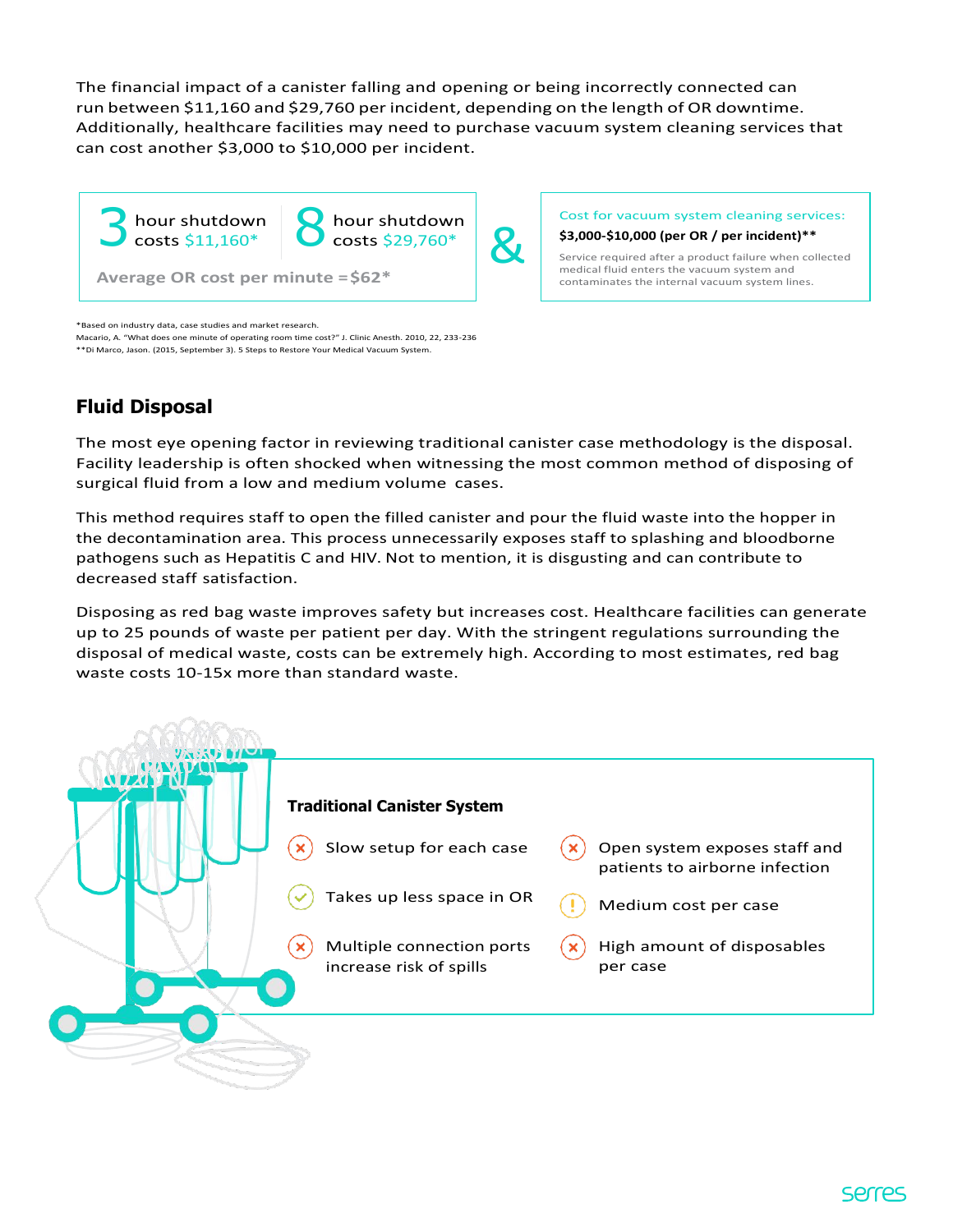#### New Best Practices for Low and Medium Volume Cases

Fluid waste and disposal solutions from Serres mimic the easy set-up and safety of a high volume closed system, and the reduced waste footprint of a canister system, while adding additional cost effective and sustainable attributes.



Suction bag with pre-attached lid is inserted into canister tree with the vacuum line permanently attached.



Full bag is inserted into the Serres Nemo waste evacuator.



At end of procedure, lid is capped and sealed bag is removed for disposal in decontamination room.



After a 20 second run time, the bag and lid can be disposed of.

#### To learn more about the benefits of the Serres workflow, **click here** to watch a short video of our solution in action.

#### **Fluid Collection**

The modernization of fluid waste collection and disposal has led to the introduction of suction bags which serve as canister liners. This revolutionizes the traditional canister set-up, as the suction bags are the only part that touches the fluid, allowing the canister to be installed and connected to vacuum line without needing to remove it again before or after each surgery.

Serres helps hospitals decrease their environmental impact through smart design, manufacturing, transportation, storage and disposal. The Serres suction bags are smart by design using much less plastics compared to other solutions in the market. Less plastics means lighter products creating space and cost savings in transportation, storage and disposal.

At the end of procedure, rather than dismantling the entire canister set-up, utilizing Serres suction bags allows for an easier and more efficient workflow. Staff can simply remove the plugged suction bag that lines the canister to prepare for disposal.

Serres suction bags utilize a single connection port, which simplifies the set-up process and removes opportunity for human error. This allows procedures to begin quickly with the confidence that a misconnection is virtually impossible, reducing mistakes that lead to dangerous spills and leaks.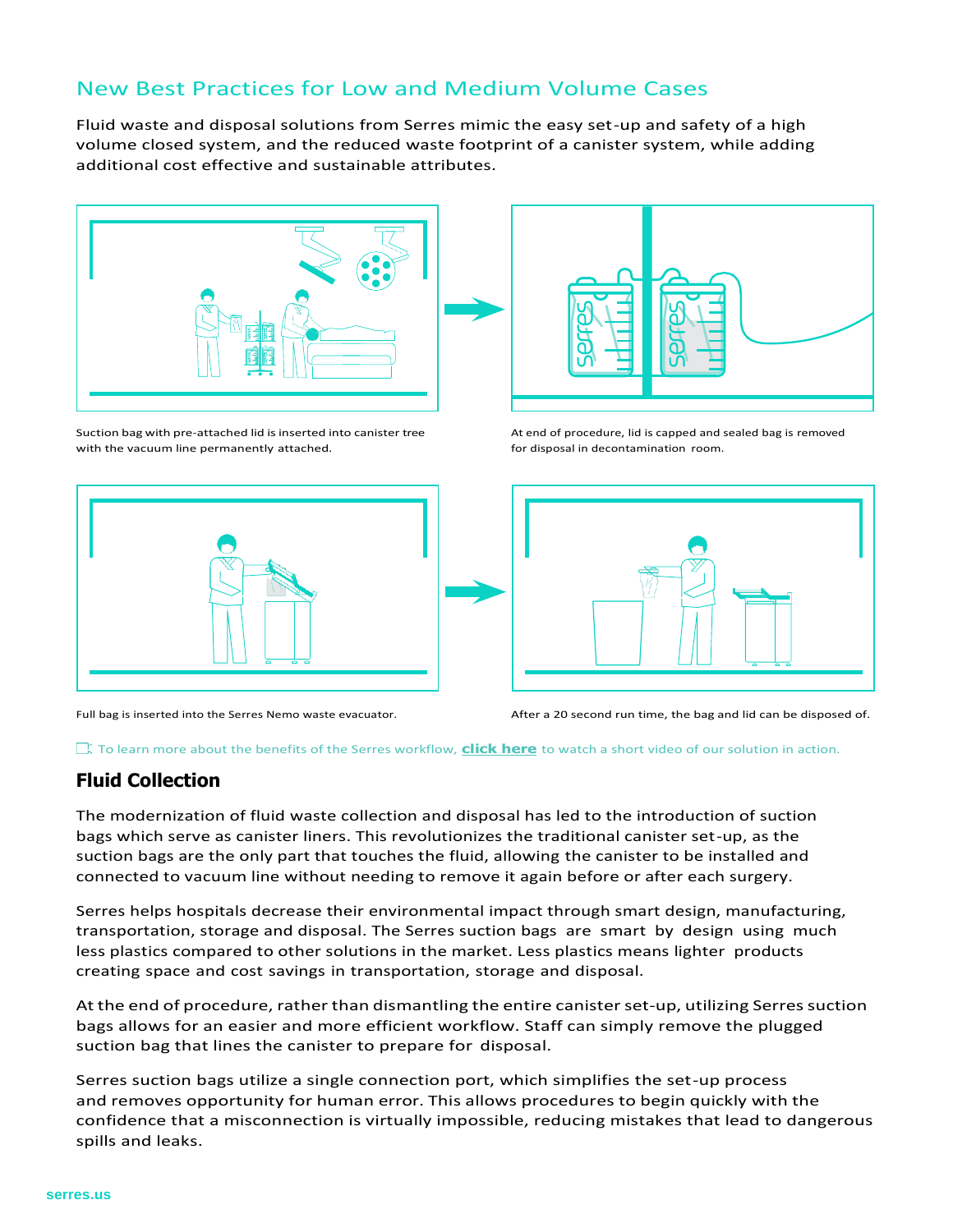A serial connection system allows suction capacity to expand to 36 liters. While this setup is best for low and medium volume cases, it can expand for larger volume cases.

#### **Fluid Disposal**

After the suction bag is removed from the canister set-up, the fluid waste disposal workflow is simple for facility staff. The suction bag should be taken to the decontamination room, where instead of opening and pouring the canister contents into the hopper, Serres has introduced a safer solution.

The sealed Serres Suction Bag can be placed into fluid waste disposal equipment, called the Serres Nemo, and an automated 20 second cycle is run. During the short cycle, all of the waste is flushed from the suction bag directly into the sewer.

At the end of cycle, the empty suction bag can be removed and disposed of in accordance with hospital-specific instructions.

By disposing fluid waste on-site with the Serres Nemo, hospitals generate significantly less red bag waste. Less waste on the road means lower CO2 emissions from transportation and incineration, supporting hospitals bring down their environmental impact.

|  | <b>Serres System</b>        | Closed system prevents      |
|--|-----------------------------|-----------------------------|
|  | Fast setup                  | airborne infection exposure |
|  | Low cost per case           | Lighter disposables         |
|  | One connection port reduces | <b>PVC</b> free             |
|  | risk of misconnection       | Uses less plastic           |
|  |                             |                             |

#### Conclusion

As facilities look for new ways to improve OR efficiency, improve patient outcomes, and lower costs they should start with an audit of their surgical fluid collection and disposal system. Utilizing the right system for the right case will improve workflows, staff and patient safety, lower the cost-per-case, and contribute to a greener work environment.